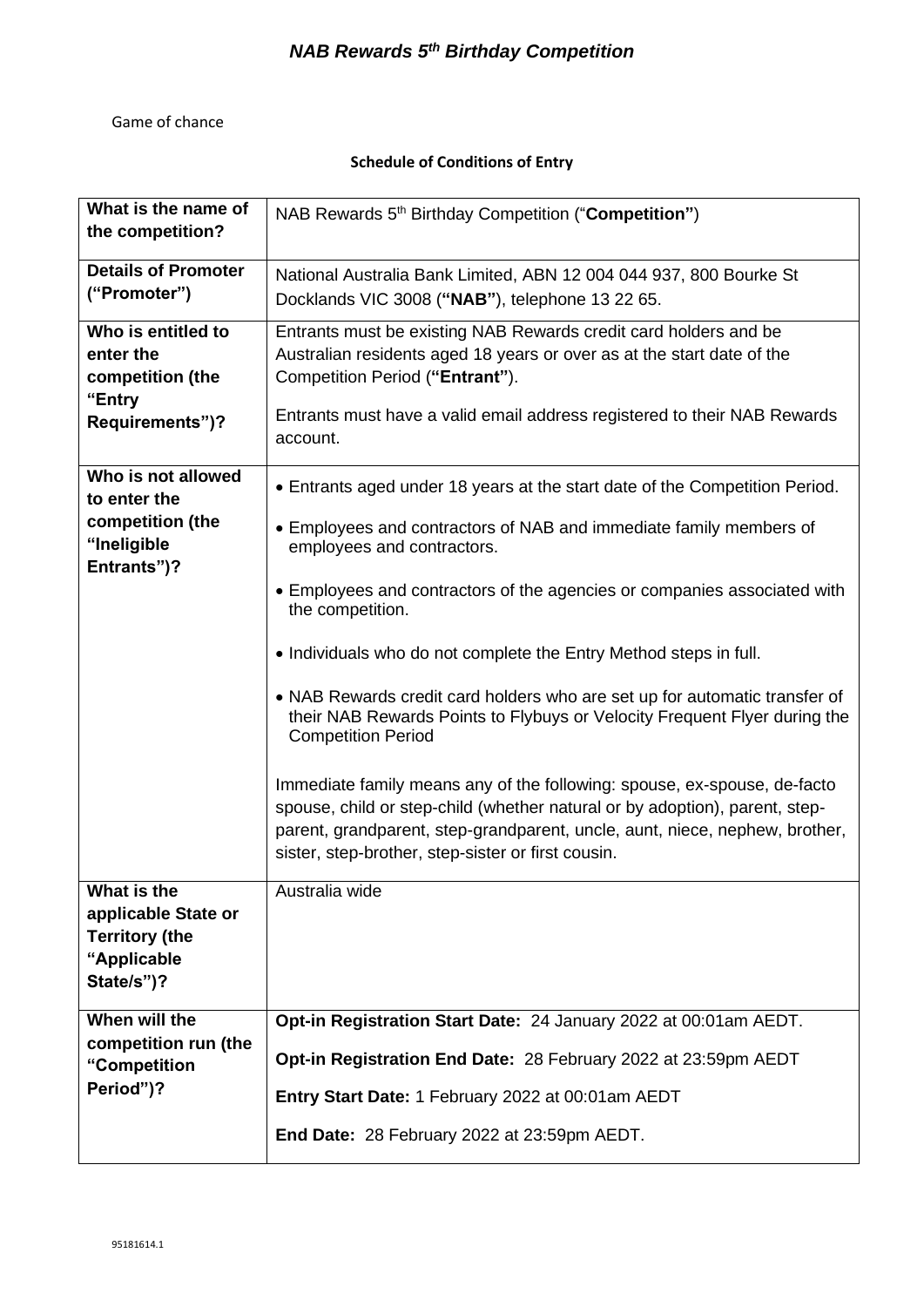| How does someone     |                                                                                                                                                                          | During the Competition Period, the Entrant must either redeem their NAB                                                                          |                                |  |  |
|----------------------|--------------------------------------------------------------------------------------------------------------------------------------------------------------------------|--------------------------------------------------------------------------------------------------------------------------------------------------|--------------------------------|--|--|
| enter the            | Rewards Points for any redemption option on the NAB Rewards Store                                                                                                        |                                                                                                                                                  |                                |  |  |
| competition (the     | ("Eligible Redemption"), or make at least one spend transaction with                                                                                                     |                                                                                                                                                  |                                |  |  |
| "Entry Method")?     | minimum transaction size of \$1 that is eligible to earn NAB Rewards Points                                                                                              |                                                                                                                                                  |                                |  |  |
|                      |                                                                                                                                                                          | ("Eligible Spend Transaction") on their NAB Rewards Credit Card by 28                                                                            |                                |  |  |
|                      |                                                                                                                                                                          | February 2022 at 23:59pm AEDT. An Eligible Spend Transaction includes                                                                            |                                |  |  |
|                      |                                                                                                                                                                          | a purchase of at least \$1 that is eligible to earn NAB Rewards Points in                                                                        |                                |  |  |
|                      |                                                                                                                                                                          | accordance with the NAB Rewards Terms & Conditions available at                                                                                  |                                |  |  |
|                      |                                                                                                                                                                          | https://www.nab.com.au/content/dam/nabrwd/personal/banking/documents/                                                                            |                                |  |  |
|                      |                                                                                                                                                                          | nab-rewards-terms-and-conditions.pdf                                                                                                             |                                |  |  |
|                      |                                                                                                                                                                          |                                                                                                                                                  |                                |  |  |
|                      |                                                                                                                                                                          | For each Eligible Redemption made during the Competition Period where<br>points are redeemed for Merchandise, Gift Cards (physical and digital), |                                |  |  |
|                      | Webjet, Partner Program Transfers, Cashback or Charity Donations,<br>Eligible Entrants will receive five (5) entries into the Draw.                                      |                                                                                                                                                  |                                |  |  |
|                      | For each Eligible Spend Transaction made during the Competition Period,<br>Eligible Entrants will receive one (1) entry into the Draw.                                   |                                                                                                                                                  |                                |  |  |
|                      |                                                                                                                                                                          |                                                                                                                                                  |                                |  |  |
|                      | For the removal of doubt, Entrants will only receive five (5) entries PER<br>Eligible Redemption. Entrants will receive one (1) entry PER Eligible Spend<br>Transaction. |                                                                                                                                                  |                                |  |  |
|                      |                                                                                                                                                                          | Entrants will receive email offers to opt-in to the Competition from 24 <sup>th</sup>                                                            |                                |  |  |
|                      |                                                                                                                                                                          |                                                                                                                                                  |                                |  |  |
|                      |                                                                                                                                                                          | January 2022. Only members who have opted in to the competition will<br>receive entries for each Eligible Redemption or Eligible Spend           |                                |  |  |
|                      | Transaction.                                                                                                                                                             |                                                                                                                                                  |                                |  |  |
|                      |                                                                                                                                                                          |                                                                                                                                                  |                                |  |  |
|                      |                                                                                                                                                                          | For the removal of doubt, Entrants must register for this competition by                                                                         |                                |  |  |
|                      |                                                                                                                                                                          | completing the opt-in process set out in this email by 28 February 2022                                                                          |                                |  |  |
|                      | 23:59pm AEDT.                                                                                                                                                            |                                                                                                                                                  |                                |  |  |
| What is the          |                                                                                                                                                                          | Entrants may make unlimited Eligible Redemptions or Eligible Spend                                                                               |                                |  |  |
| maximum number of    |                                                                                                                                                                          | Transactions during the Competition Period.                                                                                                      |                                |  |  |
| entries per Entrant  |                                                                                                                                                                          |                                                                                                                                                  |                                |  |  |
| (the "Maximum        |                                                                                                                                                                          |                                                                                                                                                  |                                |  |  |
| <b>Number of</b>     |                                                                                                                                                                          |                                                                                                                                                  |                                |  |  |
| Entries")?           |                                                                                                                                                                          |                                                                                                                                                  |                                |  |  |
|                      |                                                                                                                                                                          |                                                                                                                                                  |                                |  |  |
| What are the details |                                                                                                                                                                          | There are fifty (50) Prizes to be won. Valid entries draw in order will receive                                                                  |                                |  |  |
| of each prize (the   |                                                                                                                                                                          | the prizes as outlined in the below table.                                                                                                       |                                |  |  |
| "Prize")?            |                                                                                                                                                                          | The valid entries drawn will each win, in sequential order:                                                                                      |                                |  |  |
|                      |                                                                                                                                                                          |                                                                                                                                                  |                                |  |  |
|                      | <b>Prize</b><br>#                                                                                                                                                        | <b>Prize Description</b>                                                                                                                         | <b>Prize Value</b><br>(Retail) |  |  |
|                      | 1                                                                                                                                                                        | \$1,000 Webjet Digital Gift Card                                                                                                                 | \$1,000                        |  |  |
|                      | 2 and                                                                                                                                                                    | Southbound Luggage Set with                                                                                                                      | \$1,649.84                     |  |  |
|                      | 3                                                                                                                                                                        | <b>Passport Wallet</b>                                                                                                                           |                                |  |  |
|                      | $\overline{4}$                                                                                                                                                           | KitchenAid - Artisan 4.8 Litre Electric                                                                                                          | \$949.00                       |  |  |
|                      |                                                                                                                                                                          | Mixer - Empire Red                                                                                                                               |                                |  |  |

Π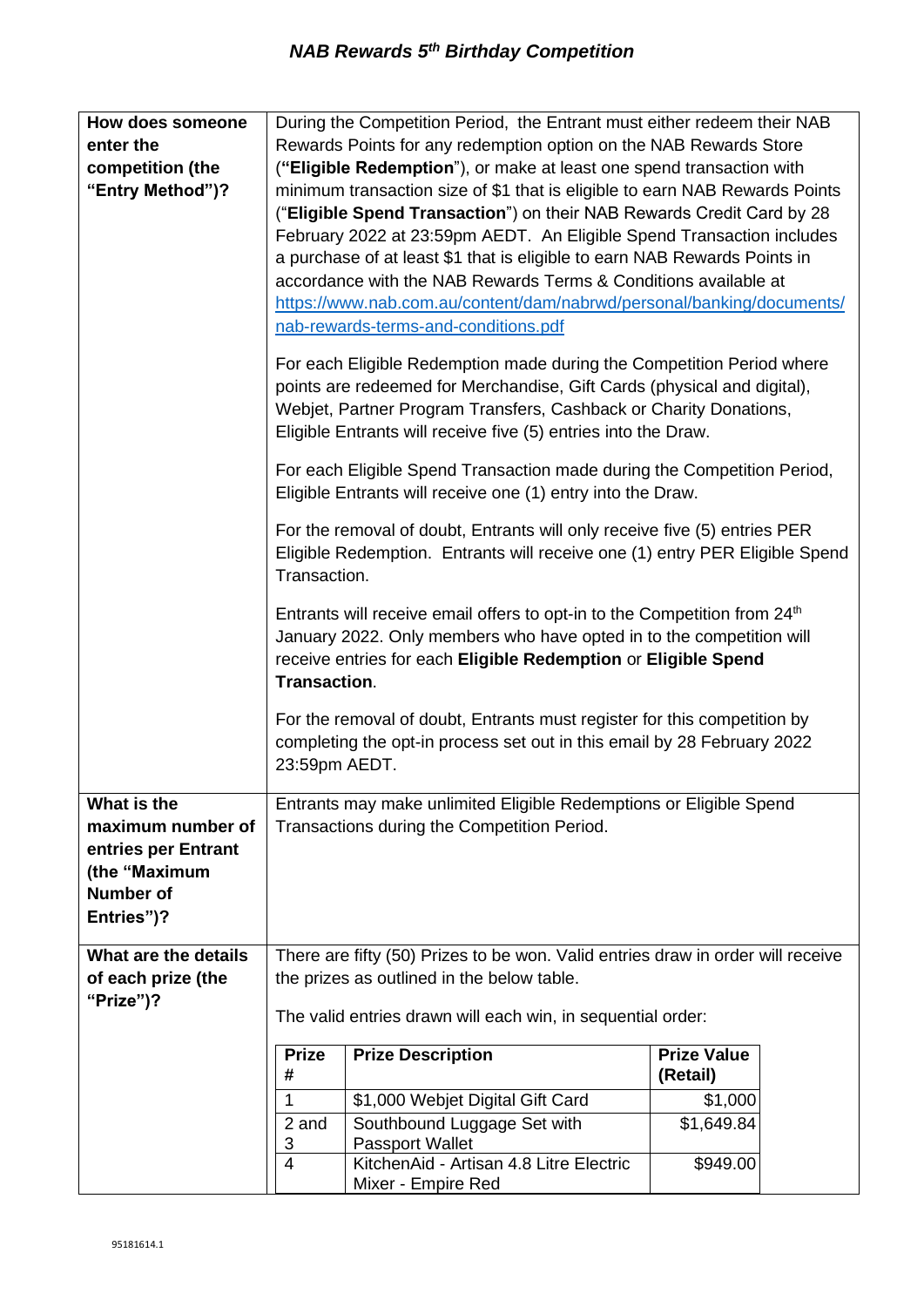|                      | 5               | GoPro Hero10 Black 5.3K<br>HyperSmooth 4.0 Action Cam                                              | \$749.00 |  |
|----------------------|-----------------|----------------------------------------------------------------------------------------------------|----------|--|
|                      | 6               | Dyson Omni-Glide Stick Vacuum -                                                                    | \$599.00 |  |
|                      | 7 and           | Purple<br>\$500 Ultimate Gift Card                                                                 | \$500.00 |  |
|                      | 8               |                                                                                                    |          |  |
|                      | 9               | Bose QuietComfort 45 Headphones<br><b>Black</b>                                                    | \$499.92 |  |
|                      | 10              | ghd Unplugged Cordless Straightener<br>- Black                                                     | \$475.00 |  |
|                      | 11              | Camping pack                                                                                       | \$453.97 |  |
|                      | 12<br>and<br>13 | Garmin Venu® Sq Watch                                                                              | \$598.00 |  |
|                      | 14              | <b>Tefal Optigrill</b>                                                                             | \$349.95 |  |
|                      | 15              | Cellini Sport Men's Nylon Washbag<br>and Weekender Bag + Shelby Double<br>Wallet                   | \$339.85 |  |
|                      | 16              | Serenade Trish Leather Bag                                                                         | \$329    |  |
|                      | 17              | <b>Tefal 5 Piece Cookware Set</b>                                                                  | \$299.85 |  |
|                      | 18              | Pica LéLa "Chloé" 18K Rose Gold<br><b>Plated Clear Crystal Bangle</b>                              | \$289.00 |  |
|                      | 19              | DeLonghi Nespresso Inissia Coffee<br>Machine                                                       | \$269.00 |  |
|                      | 20              | Tefal Easy AirFry & Grill XL                                                                       | \$249.95 |  |
|                      | 21              | Pandora Infinite Love Charm Pack                                                                   | \$217.00 |  |
|                      | 22              | Ultimate Ears Wonderboom 2<br>Portable Bluetooth Speaker - Blue                                    | \$129.00 |  |
|                      | 23              | <b>Random Harvest Gourmet Essentials</b><br>Crate                                                  | \$99.95  |  |
|                      | 24<br>and<br>25 | 20,000 NAB Rewards Points                                                                          | \$100.00 |  |
|                      | $26$ to<br>35   | Woolworths Supermarket Gift Card                                                                   | \$100.00 |  |
|                      | 36 to<br>40     | 10,000 NAB Rewards Points                                                                          | \$50.00  |  |
|                      | $41$ to<br>50   | 5,000 NAB Rewards Points                                                                           | \$25.00  |  |
|                      |                 | The maximum total value of the prize pool is \$10,321.28 and is correct as at<br>11 November 2021. |          |  |
| Do any special       |                 | The winner must have an open and valid NAB Rewards card account in                                 |          |  |
| conditions need to   |                 | order to receive the Prize/s                                                                       |          |  |
| be met for the       |                 | The winner must use any digital gift card Prize within three years of                              |          |  |
| winner to accept the |                 | receiving it. After this period the Prize will be forfeited.                                       |          |  |
| Prize?               |                 |                                                                                                    |          |  |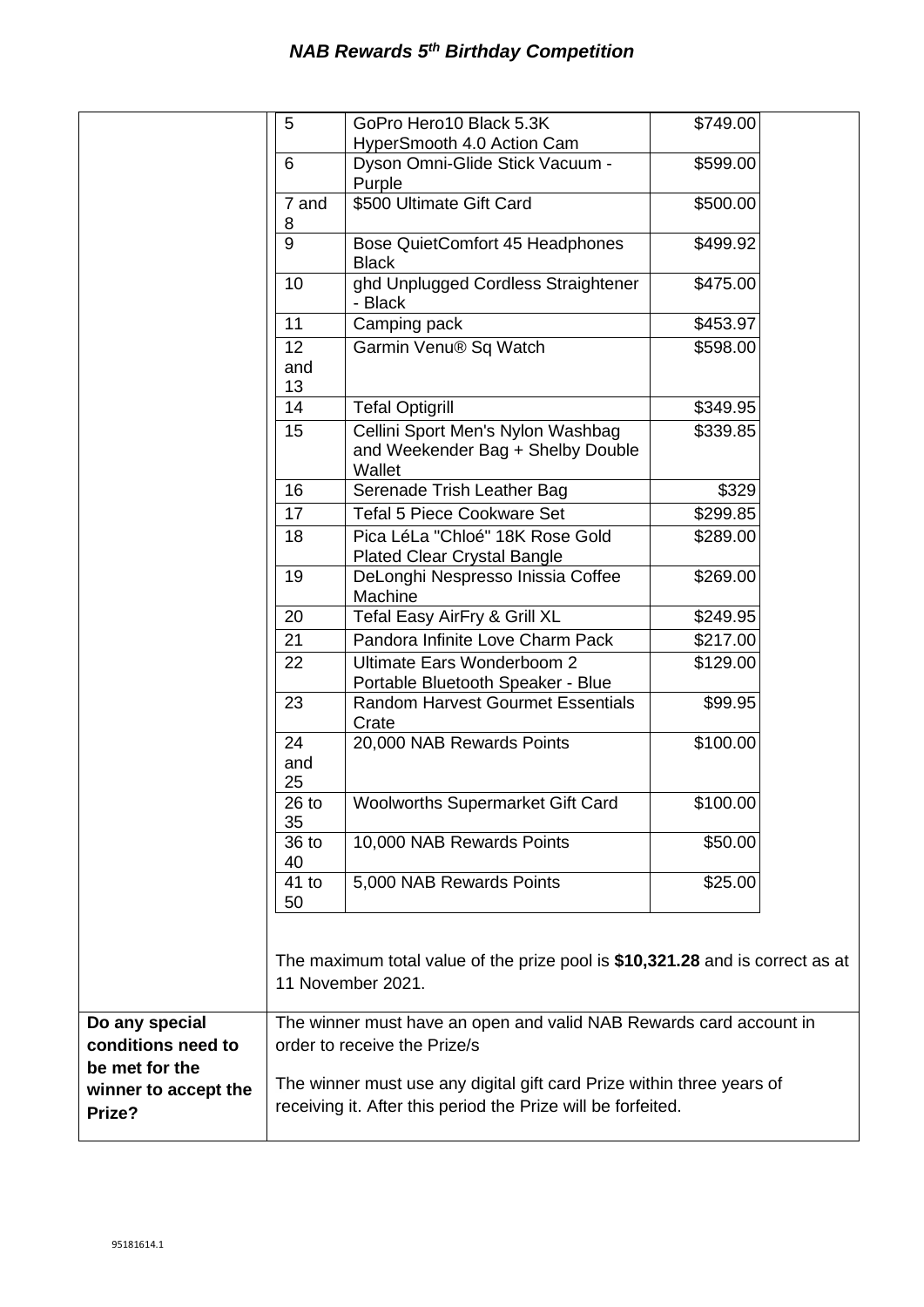|                       | For more information visit:                                                   |
|-----------------------|-------------------------------------------------------------------------------|
|                       | https://www.nab.com.au/content/dam/nabrwd/personal/banking/documents/         |
|                       | nab-rewards-terms-and-conditions.pdf                                          |
|                       |                                                                               |
| Who is the Issuer of  | The Promoter                                                                  |
| the Prize?            |                                                                               |
| How many draws will   | There will be one (1) draw.                                                   |
| there be (the         |                                                                               |
| "Number of            |                                                                               |
| Draws")?              |                                                                               |
|                       |                                                                               |
| What is the date,     | Place: Anisimoff Legal, Suite 5 / 210 Central Coast Hwy, Erina NSW 2250       |
| time and place of the |                                                                               |
| draw (the "Draw       | Thursday 10 March 2022<br>Date:                                               |
| Place, Date &         | <b>Time: 11:00am (AEDT)</b>                                                   |
| Time")?               |                                                                               |
| How will the winner   | The fifty (50) winning entries will be selected at random using a Random List |
| and runners up be     | Generator from all valid entries received during the Competition Period. The  |
| chosen?               | Promoter may draw additional reserve entries and record them in order in      |
|                       | case an invalid entry or ineligible entrant is drawn.                         |
|                       |                                                                               |
| How and when will     | Notification Method: the winner will be notified in writing via email and by  |
| the winner(s) be      | phone using the phone number and email address registered to the              |
| notified (the         | winner's NAB Rewards account. These details can be updated at any time        |
| "Notification         | through NAB Internet Banking.                                                 |
| Method" and           |                                                                               |
| "Notification Date")? | <b>Notification Date:</b><br>Tuesday 15 March 2022                            |
|                       |                                                                               |
| How and when will     | Publication Method: the name of the winners will be published online at       |
| the winnings be       | https://rewards.nab.com.au/benefits                                           |
| published (the        | <b>Publication Date:</b><br>Thursday 24 March 2022                            |
| "Publication          |                                                                               |
| Method" and           |                                                                               |
| "Publication Date")?  |                                                                               |
| How are prizes to be  | The digital gift card will be emailed to the email address registered to the  |
| claimed?              | winner's NAB Rewards account within ten (10) days of the notification date.   |
|                       |                                                                               |
|                       | NAB Rewards Points prizes will be allocated to the winner's NAB Rewards       |
|                       | account within ten (10) days of the notification date.                        |
|                       | All other prizes will be sent to the shipping address registered to the       |
|                       | winner's NAB Rewards account, unless otherwise instructed at time of          |
|                       | notification, within ten (10) days of the notification date.                  |
|                       |                                                                               |
| Is there a fee for    | No.                                                                           |
| entry?                |                                                                               |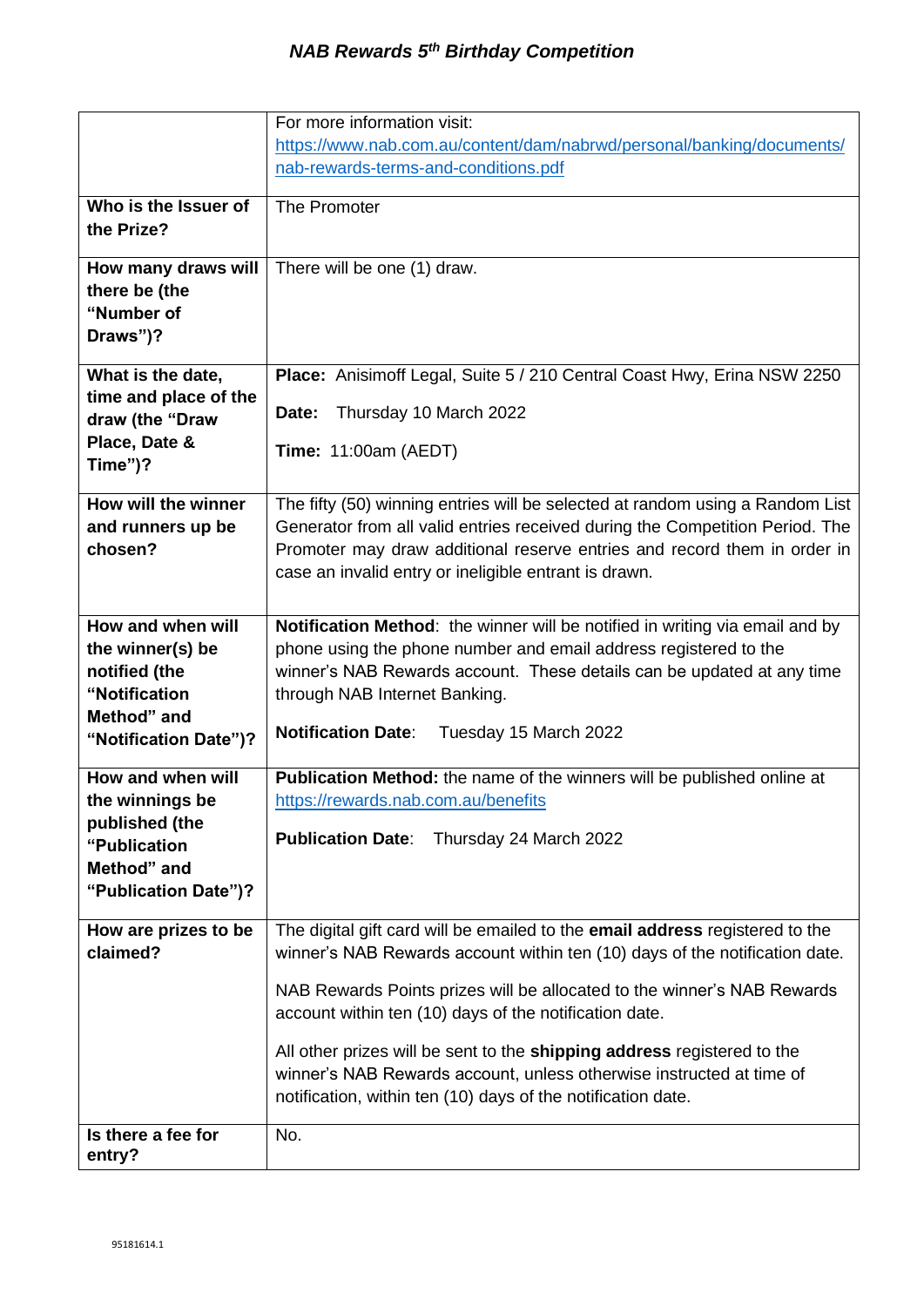| When is the<br>unclaimed prize re-<br>draw date (the<br>"Unclaimed Draw<br>Date")? | <b>Place:</b> Anisimoff Legal, Suite 5 / 210 Central Coast Hwy, Erina NSW 2250                          |
|------------------------------------------------------------------------------------|---------------------------------------------------------------------------------------------------------|
|                                                                                    | Date: Friday 10 June 2022                                                                               |
|                                                                                    | <b>Time:</b> $14:00 \text{pm}$ (AEST)                                                                   |
|                                                                                    | The redraw will take place using a Random List Generator.                                               |
|                                                                                    | The winner(s) will be notified in writing via email and phone on Thursday 16<br><b>June 2022</b>        |
|                                                                                    | Their name/s will be published online at https://rewards.nab.com.au/benefits<br>on Friday 17 June 2022. |
| What are the permit<br>numbers?                                                    | ACT Permit No. TP21/02236, SA Permit No. T21/2011, NSW Permit No<br>TP/01353                            |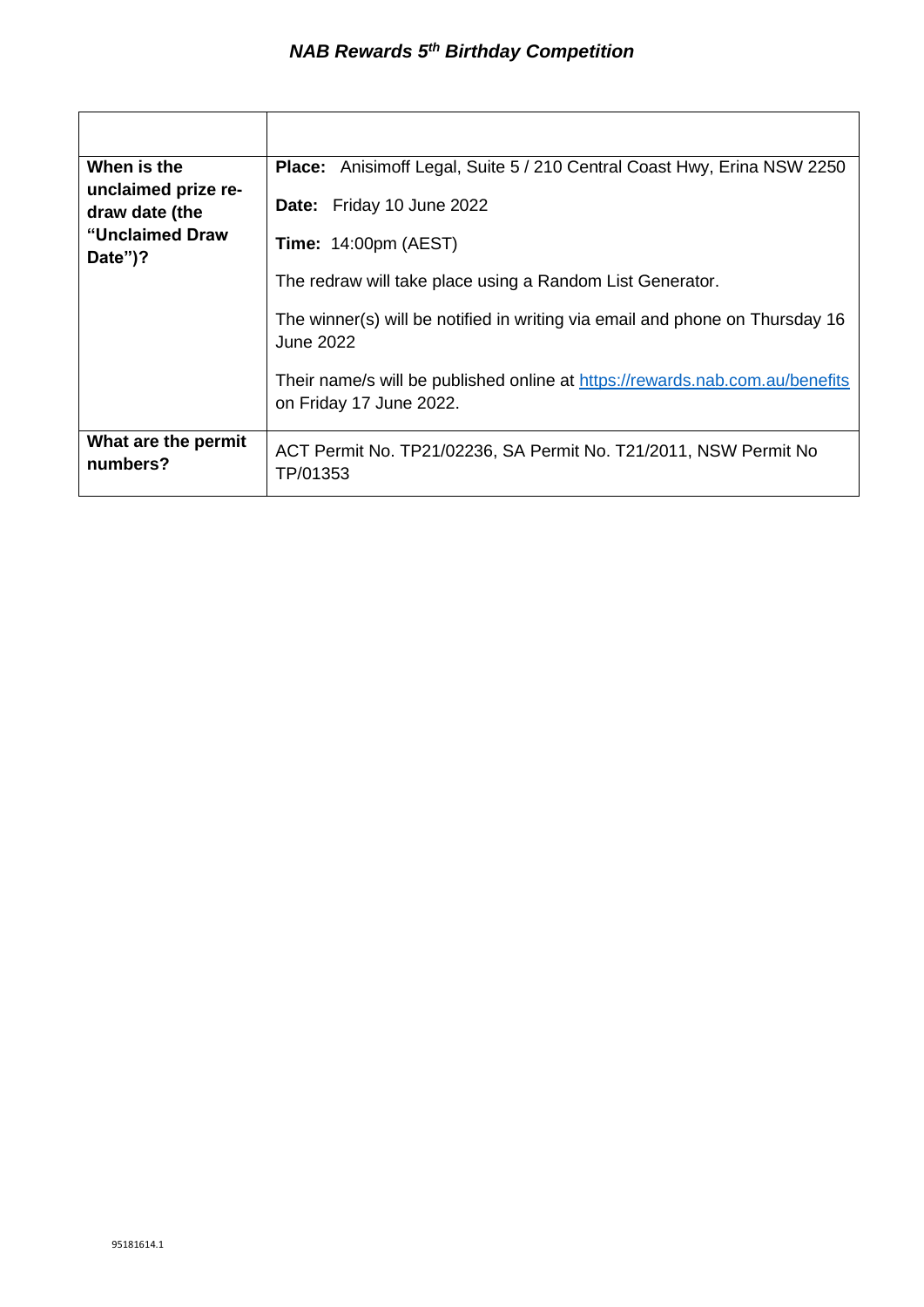## *Conditions of Entry*

- 1. These Conditions of Entry must be read together with the Schedule of Conditions of Entry. By entering, entrants accept these conditions.
- 2. Entry is open to residents of the Applicable State/s who comply with the Entry Requirements (if any). Entries submitted by Ineligible Entrants are not accepted.
- 3. The Competition will be run during the Competition Period.
- 4. The Prize/s are not transferable or exchangeable and cannot be redeemed for cash. If a winner does not use the Prize by the expiry date set, the winner will forfeit the Prize. NAB and any other person or party associated with this promotion, accepts no responsibility for changes in Prize value. The Prize/s cannot be redeemed for cash and is for a future purchase only, subject to the gift card brand's terms and conditions.
- 5. To enter, Entrants must follow the Entry Method, noting any Entry Details, and submit their entries during the Competition Period. Entrants may only submit up to the Maximum Number of Entries (if any).
- 6. All valid entries received during the Competition Period will be entered into the draw and the winners will be drawn at the Draw Place, Date and Time listed in the Schedule of Conditions of Entry. Where there is a multiple Number of Draws, the first valid entry randomly drawn will win the first Prize and subsequent Prizes will be drawn in descending order of value.
- 7. If the Prize remains unclaimed 3 months after the original draw, an unclaimed draw prize will be held at the same Draw Place and Time as the original draw on the Unclaimed Draw Date, subject to any directions from a regulatory authority.
- 8. In consideration for awarding a Prize to a winner, winners agree to participate in any promotional activity regarding winning the Prize and consent to their name and image being used in promotional material without payment.
- 9. Entrants acknowledge that there may be some inherent risks in some aspects of using the Prize and that it is their responsibility to ensure that they are sufficiently healthy and fit so as to undertake activities associated with the Prize. It is a condition of accepting such Prize that upon request the winner will sign a legal release in favour of NAB and/or the Issuer of the Prize and the agencies associated with the competition.
- 10. The winner will be notified on the Notification Date by the Notification Method described in the Schedule of Conditions of Entry and their names published by the Publication Method and on the Publication Date.
- 11. NAB may request the winner to provide proof of identity and proof of residency at the nominated Prize delivery address. Identification considered suitable for verification is at the discretion of NAB.
- 12. The decision of NAB is final and no correspondence will be entered into.
- 13. NAB does not warrant and makes no representations that any Prize will be fit for any purpose or will be of merchantable quality. If liability under any terms implied at law cannot be excluded, the liability of NAB and its associated agencies is limited to the resupply of the Prize or the cost of its re-supply.
- 14. Entries must be received during the Competition Period. NAB has no control over telecommunications networks and accepts no responsibility for problems associated with